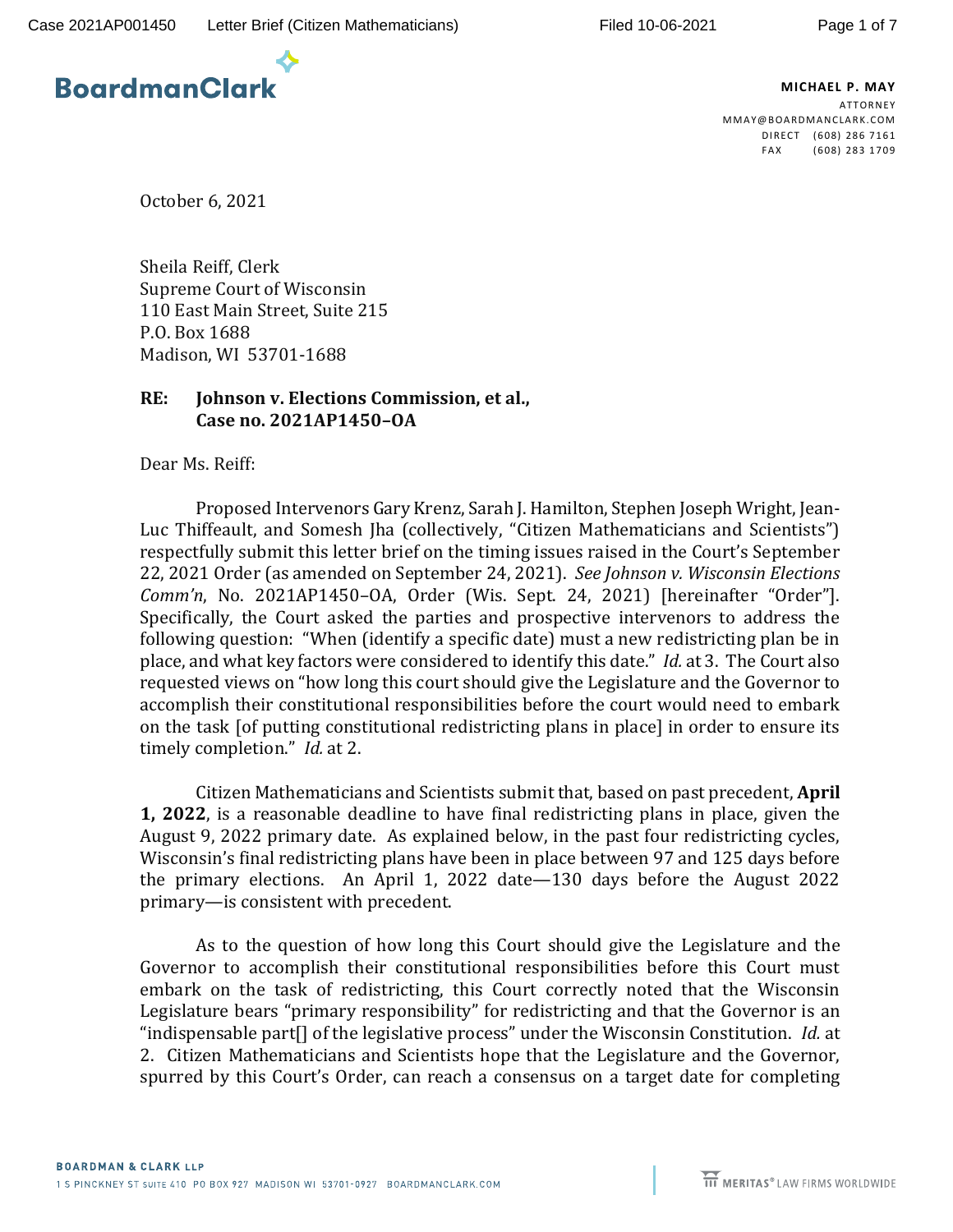redistricting consistent with the Wisconsin and United States Constitutions. The timing of proceedings in this Court ultimately may depend in part on the actions of the Legislature and the Governor, and possibly on the actions of the three-judge federal district court where similar claims are currently pending. Given both the compressed timeframe available to this Court before final redistricting plans must be in place, and the potential need for federal review following this Court's actions, it seems likely that this Court will need to commence substantive proceedings by some point in **late November 2021** if the Legislature and the Governor have not yet enacted new redistricting plans.

## **I. Final Redistricting Plans Should Be in Place by April 1, 2022.**

Citizen Mathematicians and Scientists respectfully submit that final congressional and legislative redistricting plans should be in place by **April 1, 2022**. Wisconsin's "Fall Partisan Primary" is set for August 9, 2022, and the candidate filing period opens on April 15, 2022. *See* Wis. Stat. § 8.15(1). April 1, 2022 would be two weeks before the candidate filing period opens and 130 days before the August 9, 2022 primary is held. As the table below demonstrates, in the last four decennial redistricting cycles, the number of days between districts becoming final and Wisconsin holding its primary elections has crept upward, from 97 days in 1982, to 98 days in 1992, to 103 days in 2002, to 125 days in 2012. Allowing 130 days in 2022—that is, 130 days between an April 1 redistricting deadline and an August 9 primary—closely tracks this pattern.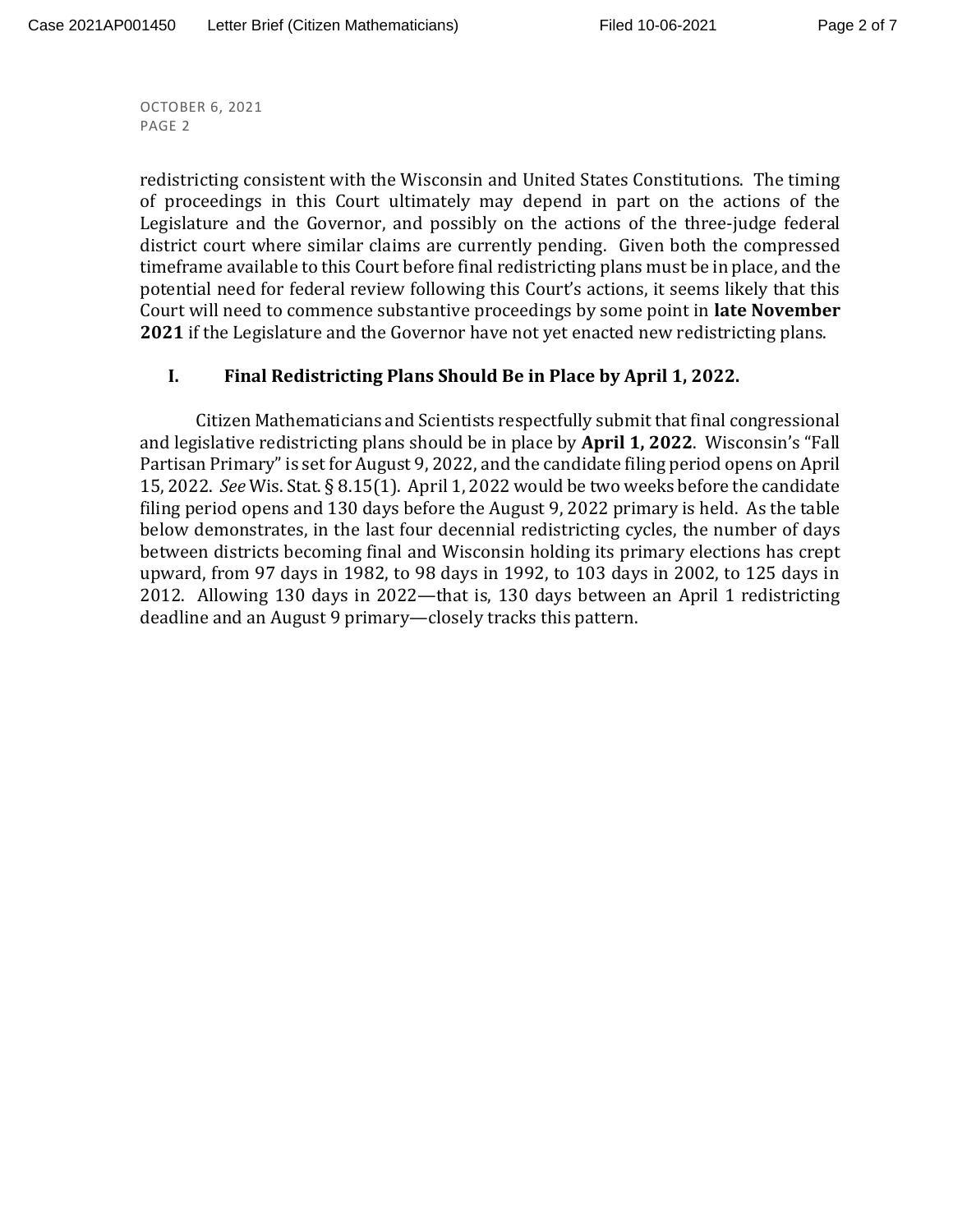| <b>Timing of Prior Redistricting Plans and Primary Elections</b> |                                                                                                                                       |                    |                                                                             |
|------------------------------------------------------------------|---------------------------------------------------------------------------------------------------------------------------------------|--------------------|-----------------------------------------------------------------------------|
| Date of Final<br><b>Plans</b>                                    | <b>How Plans Were Adopted</b>                                                                                                         | Date of Primary    | <b>Days Between</b><br><b>Adoption of Final</b><br><b>Plans and Primary</b> |
| April 11,<br>2012                                                | Congressional and<br>legislative plans enacted by<br>Legislature; legislative plan<br>amended by federal court<br>order. <sup>1</sup> | August 14, 2012    | 125                                                                         |
| May 30, 2002                                                     | Congressional plan enacted<br>by Legislature; legislative<br>plan established by federal<br>court order. <sup>2</sup>                 | September 10, 2002 | 103                                                                         |
| June 2, 1992                                                     | Congressional plan enacted<br>by Legislature; legislative<br>plan established by federal<br>court order. <sup>3</sup>                 | September 8, 1992  | 98                                                                          |
| June 9, 1982                                                     | Congressional plan enacted<br>by Legislature; legislative<br>plan established by federal<br>court order. <sup>4</sup>                 | September 14, 1982 | 97                                                                          |

<sup>1</sup> 2011 Wisconsin Act 44 (congressional redistricting plan); 2011 Wisconsin Act 43 (legislative redistricting plan); *Baldus v. Members of Wisconsin Gov't Accountability Bd.*, 862 F. Supp. 2d 860 (E.D. Wis. 2012) (three-judge court) (order amending two assembly districts).

<sup>2</sup> 2001 Wisconsin Act 46 (congressional redistricting plan); *Baumgart v. Wendelberger*, No. 01-C-0121, 2002 WL 34127471 (E.D. Wis. May 30, 2002) (three-judge court) (order establishing legislative redistricting plan), *amended*, No. 01-C-0121, 2002 WL 34127473 (E.D. Wis. July 11, 2002) (three-judge court).

<sup>3</sup> 1991 Wisconsin Act 256 (congressional redistricting plan); *Prosser v. Elections Bd*., 793 F. Supp. 859 (W.D. Wis. 1992) (three-judge court) (order establishing legislative redistricting plan).

<sup>4</sup> Michael Gallagher, Joseph Kreye & Staci Duros, *Redistricting in Wisconsin 2020*, at 59 (2020),

https://docs.legis.wisconsin.gov/misc/lrb/wisconsin\_elections\_project/redistricting\_w isconsin\_2020\_1\_2.pdf (Legislature, "with the governor's approval . . . enacted a congressional redistricting plan"); *Wisconsin State AFL-CIO v. Elections Bd*., 543 F. Supp.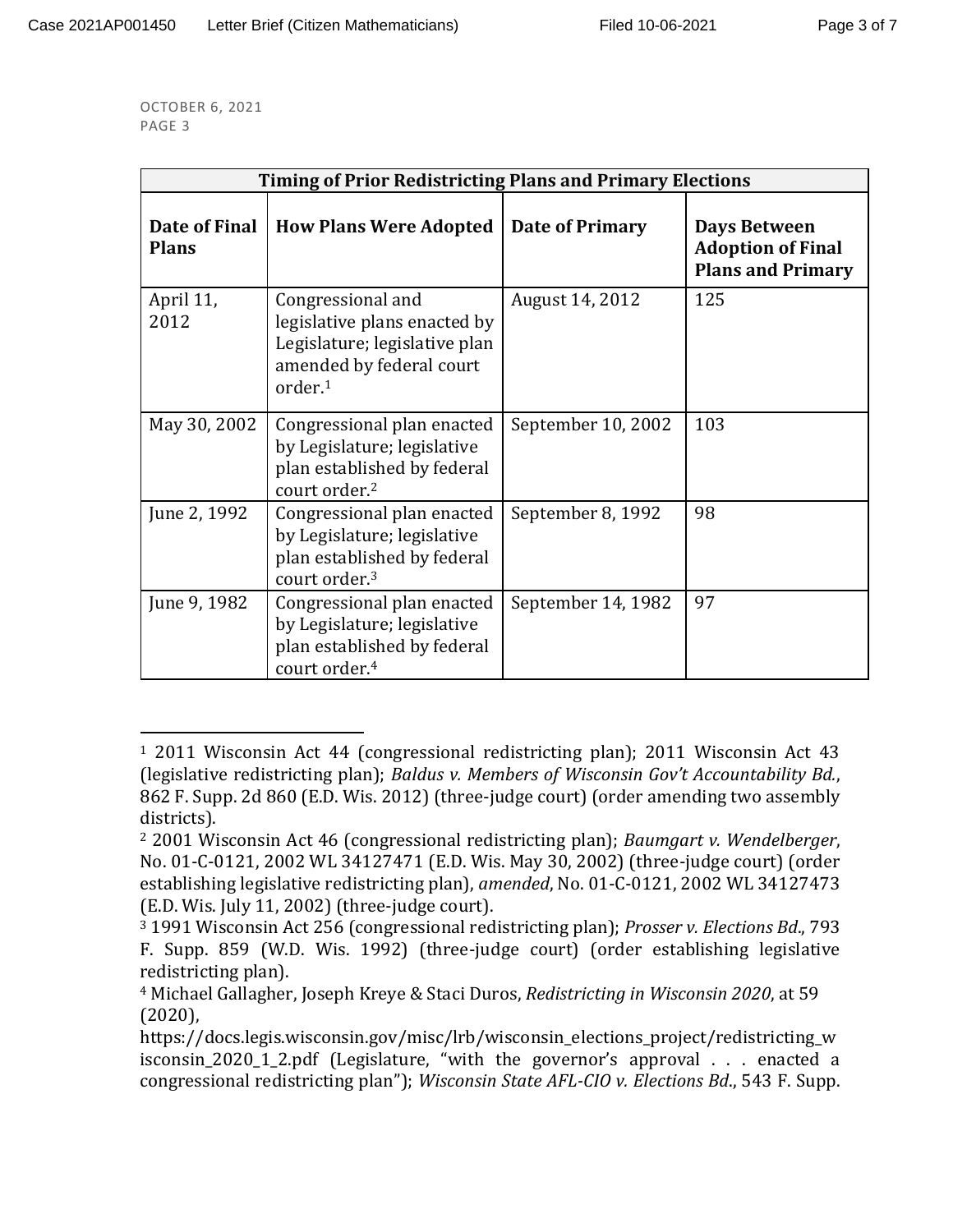Having final redistricting plans in place approximately four months (roughly 130 days) before the primary is normal not just in Wisconsin, but also in other states.<sup>5</sup>

## **II. Late November 2021 Is a Reasonable Target for This Court to Take a More Active Role in Redistricting, Contingent on Actions by the Legislature, the Governor, and Perhaps the Federal District Court.**

Citizen Mathematicians and Scientists respectfully submit that the date that this Court should commence substantive redistricting proceedings will depend in part on actions taken by other governmental actors—including the Legislature, the Governor, and perhaps the three-judge federal district court—but will likely be **late November 2021**.

At this point, all parties to the currently pending Wisconsin redistricting cases seem to concur that adjudicating these cases is, very roughly, a two-month project for the judiciary. In the federal district court, the parties recently filed proposed pretrial and trial schedules. *See Hunter v. Bostelmann*, No. 3:21-cv-512, Dkt. 98 (filed Oct. 1, 2021). Both sets of plaintiffs, as well as the Governor and the Wisconsin Elections Commission, proposed a 56-day schedule from the commencement of discovery to the close of trial. *See id.* at 20–22 (proposing a schedule from December 3, 2021, to January 28, 2022). The Legislature, the Congressmen, and the *Johnson* plaintiff-intervenors (who are Petitioners in this Court) all proposed a 59-day schedule. *See id.* at 22–24 (proposing a schedule from January 31 to March 31, 2022).

Empirical evidence suggests a two-month timeframe is reasonable. State supreme courts and federal three-judge district courts have fully adjudicated statewide congressional and legislative redistricting cases in that amount of time. *See, e.g.*, *In re 2003 Apportionment of State Senate*, 2003 ME 86, ¶ 2, 827 A.2d 844, *amended*, 2004 ME 55, ¶2, 846 A.2d 995 (Maine Supreme Court completed both state senate and congressional redistricting less than two months after its preliminary procedural order); *Below v. Gardner*, 148 N.H. 1, 963 A.2d 785, 788 (2002) (New Hampshire Supreme Court adopted state senate maps on June 24, 2002, just over one month after the court determined, on May 23, 2002, that it would need to intervene in the process); *Stenger v. Kellett*, No. 4:11CV2230 TIA, 2012 WL 601017, at \*2, \*13 (E.D. Mo. Feb. 23, 2012) (threejudge court) (Missouri federal court completed discovery and trial within two months, adopting a redistricting plan that met all federal and state constitutional requirements);

<sup>5</sup> *See All about Redistricting*, Maps Across the 2010 Cycle, *available at*

https://redistricting.lls. edu/resources/maps-across-the-cycle-2010-congress/.

<sup>630 (</sup>E.D. Wis. 1982) (three-judge court) (order establishing legislative redistricting plan).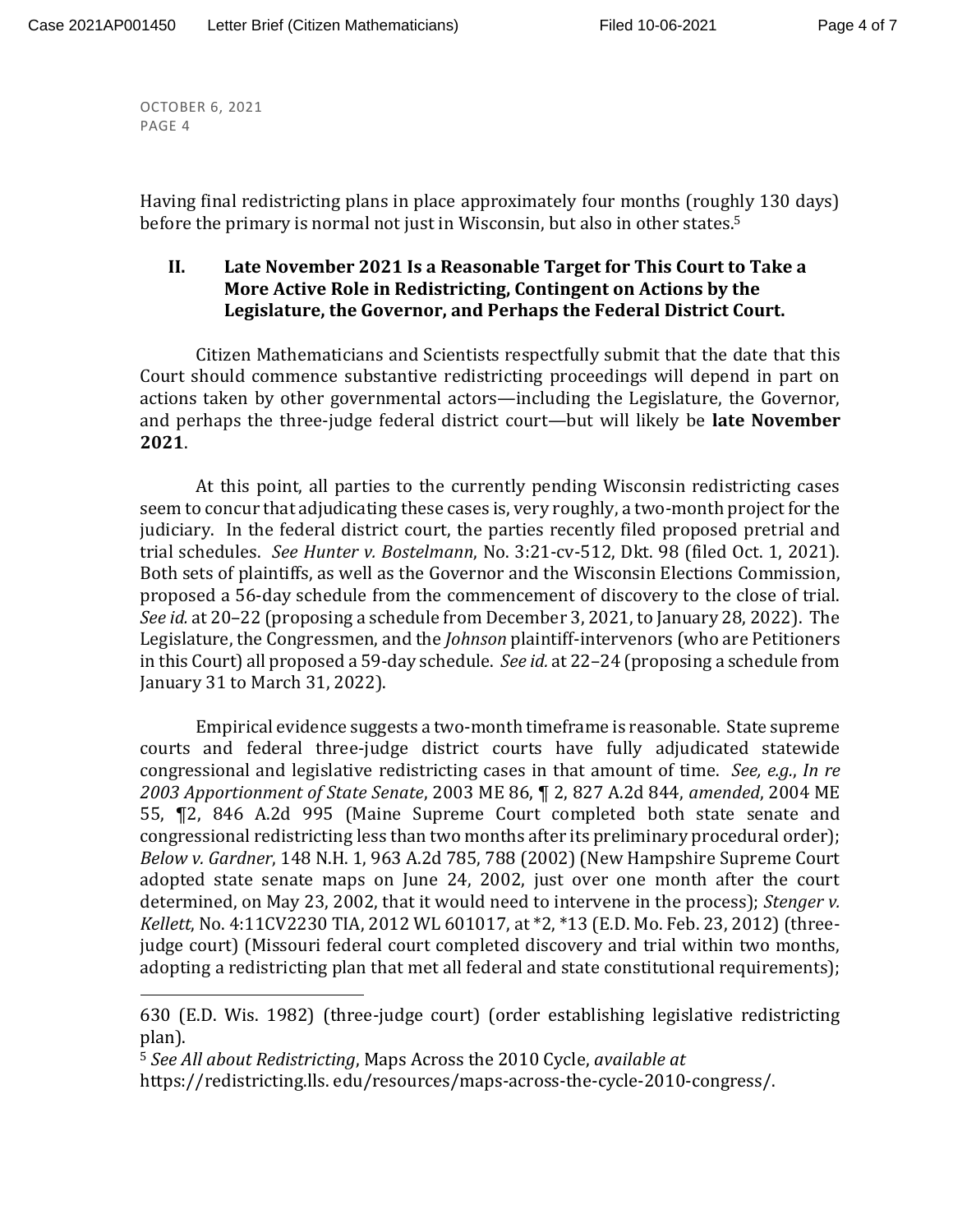Order, *Session v. Perry*, No. 2:03-CV-354 (E.D. Tex. Oct. 30, 2003), Dkt. 19; Mem. Op., *Session v. Perry*, No. 2:03-CV-354 (E.D. Tex. Jan. 6, 2004) (three-judge court), Dkt. 162 (Texas congressional redistricting adjudicated in just over two months where plaintiffs' challenges were filed in mid-October, an October 30 court order set trial for December 8, and the court issued an extensive ruling addressing multiple constitutional and statutory issues on January 6).

If the Court began substantive proceedings in late November and those proceedings took approximately two months, the Court would have new redistricting plans in place by February 1, 2021, which would fully comport with the framework established by the U.S. Supreme Court in its unanimous opinions in *Scott v. Germano*, 381 U.S. 407 (1965) (*per curiam*), and *Growe v. Emison*, 507 U.S. 25 (1993). Justice Scalia's opinion in *Growe* was the "United States Supreme Court's effort to put the state supreme courts back into the equation" with respect to redistricting. *Jensen v. Wisconsin Elections Bd.*, 2002 WI 13, ¶11, 249 Wis. 2d 706, 639 N.W.2d 537. As this Court previously recognized, "[t]he people of this state have a strong interest in a redistricting map drawn by an institution of state government—ideally and most properly, the legislature, secondarily, this court." *Id.*, ¶¶5, 17 (citations omitted). Thus, although State and federal courts may exercise concurrent jurisdiction over cases challenging the same congressional or legislative plan, it is the State court that has the initial, and primary, judicial role.

This Court has acknowledged, however, that while it plays the initial and primary judicial role, a "redistricting plan adopted by this court—like one adopted by the legislature—would be subject to collateral federal court review for compliance with federal law." *Jensen*, 2002 WI 13, ¶16 (citing cases). Likewise, if this Court is not able to adopt a plan, the federal court must do so. *See Growe*, 507 U.S. at 36 (encouraging federal district court to "establish a deadline by which, if the [state court] ha[s] not acted, the federal court would proceed"); *see also Germano*, 381 U.S. at 409 (directing district court to "enter an order fixing a reasonable time within which the appropriate agencies of the State of Illinois, including its Supreme Court, may validly redistrict the Illinois State Senate" and to adopt its own plan if "a valid reapportionment plan for the State Senate is not timely adopted").<sup>6</sup> The federal court must "allow the state court adequate opportunity to develop a redistricting plan." *Branch v. Smith*, 538 U.S. 254, 262 (2003).

<sup>6</sup> Following remand from *Germano*, 381 U.S. at 409, the Justices of the Supreme Court of Illinois and the federal district court's chief judge (who was also a member of the threejudge panel handling the case) worked together to successfully settle the state and federal cases, in what one commentator described as a "model for the nation, at least in those states where there is no formal and effective provision for a bipartisan commission with a tie breaker." ROBERT G. DIXON, JR., DEMOCRATIC REPRESENTATION: REAPPORTIONMENT IN LAW AND POLITICS 313 (1968).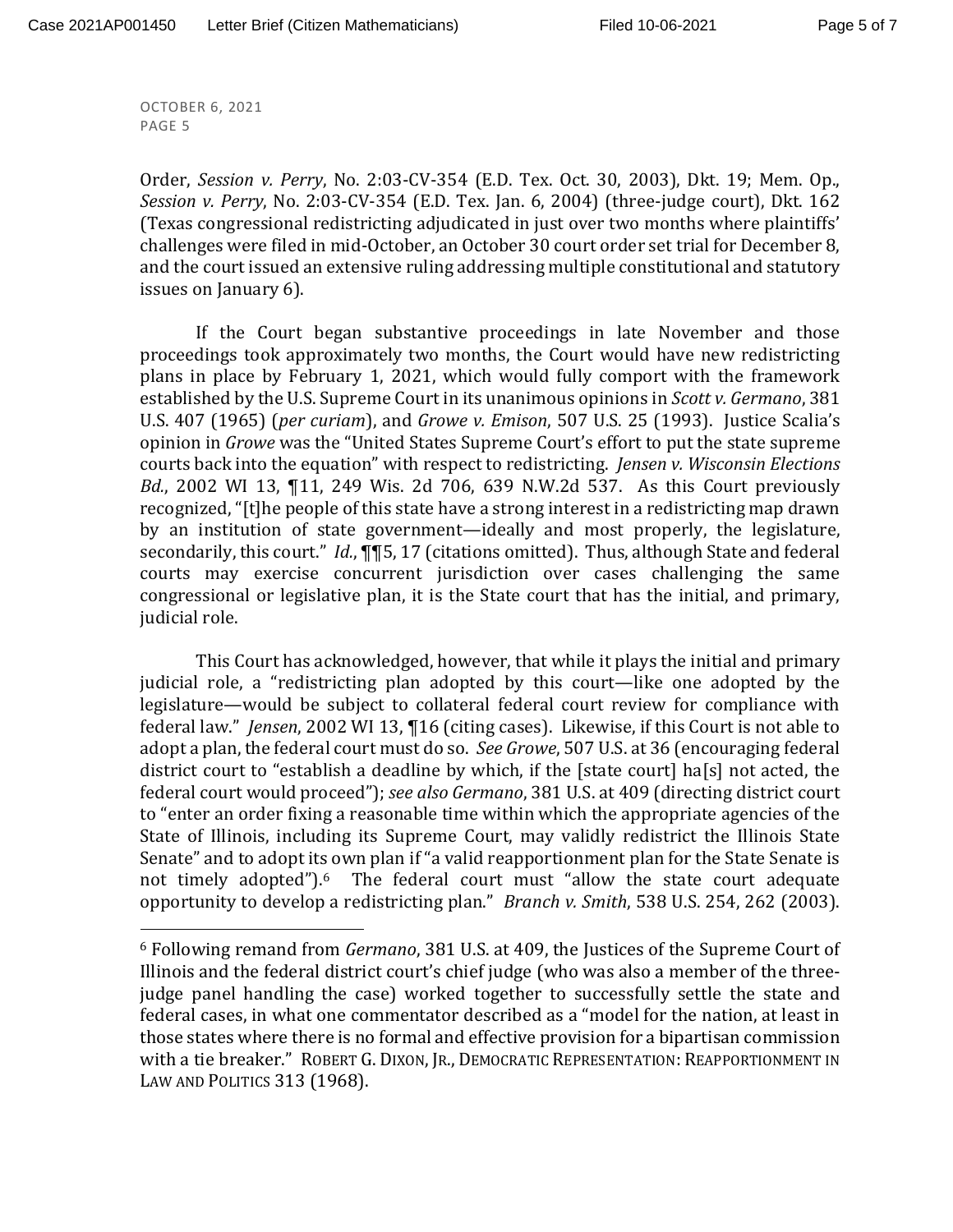But the schedule also must allow sufficient time for the federal court either to "adopt[] its own plan" if the State fails to "develop a redistricting plan" or, in the event the State court does adopt a plan, to entertain any federal challenges to it. *Growe*, 507 U.S. at 36.

Beginning substantive proceedings in this Court in late November, in order to have redistricting plans in place by February 1, 2022, would give this Court the approximately two months that all parties agree is needed for the judicial process. It also would give the federal court two months to perform its review, to ensure that constitutional plans are in place by April 1, 2022. This is the schedule that members of the Citizen Mathematicians and Scientists have proposed to the three-judge federal court: April 1, 2022, as "the date to adopt final redistricting plans," and February 1, 2022, as "the date for the State [of Wisconsin]'s legislative, executive, and judicial branches to finish their [redistricting] processes." *Hunter v. Bostelmann*, No. 21-cv-0512, Dkt. 94 at 8 (Notice of Position of Proposed Plaintiff-Intervenor Citizen Data Scientists on Matters Raised in the Court's September 23, 2021 Order). If the federal district court were to adopt those proposed February 1 and April 1 dates, then this Court would certainly be entitled to likewise take two months, or more, to adjudicate this case. And given that the two months of December and January contain more holidays than the federal court's two months in February and March, it seems reasonable for this Court to plan to embark on the task of redistricting no later than some point in late November 2021.

Finally, as is further explained in the memorandum supporting their Motion to Intervene, the Citizen Mathematicians and Scientists believe that "computational redistricting"—a relatively recent field applying principles of mathematics, high-speed computing, and spatial geography to the redistricting process—will be of great assistance to the Court given the compressed timeframe the Court is facing.<sup>7</sup> The Citizen Mathematicians and Scientists and their experts can efficiently apply their nonpartisan scientific approach of "computational redistricting" both to offer redistricting plans for this Court to adopt, if that becomes necessary, and to analyze redistricting plans that other parties may propose. Accordingly, the Citizen Mathematicians and Scientists

<sup>7</sup> *See, e.g.*, Siobhan Roberts, *Mathematicians Are Deploying Algorithms to Stop Gerrymandering*, MIT TECHNOLOGY REVIEW (Aug. 12, 2021), *available at* https://www.technologyreview.com/2021/08/12/1031567/mathematicians-

algorithms-stop-gerrymandering/; Moon Duchin, *Geometry v. Gerrymandering: Mathematicians Are Developing Forensics to Identify Political Maps that Disenfranchise Voters*, SCIENTIFIC AMERICAN, Nov. 2018, at 48–53, *available at* https://www. scientificamerican.com/article/geometry-versus-gerrymandering/; Amariah Becker, Moon Duchin, Dara Gold & Sam Hirsch, *Computational Redistricting and the Voting Rights Act*, 20 ELECTION L.J. (forthcoming 2021), *available at* mggg.org/publications/VRA-Ensembles.pdf.